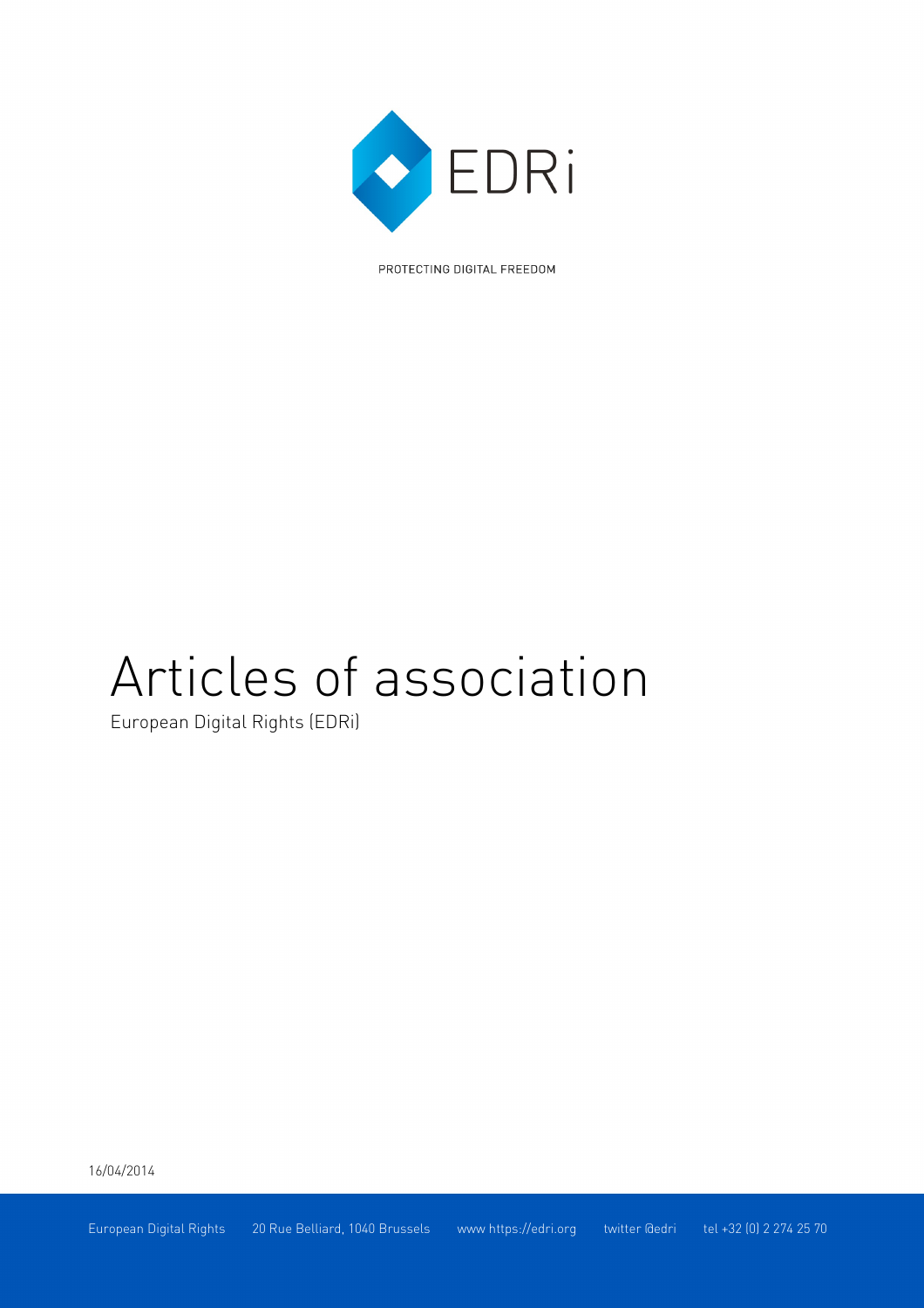# Article 1: Name - Registered Office

A non-profit international association is hereby established in accordance with the Belgian law 27 June 1921 on non-profit associations and foundations.

The name of the Association shall be: European Digital Rights (abbreviated: EDRi, hereafter referred to as the Association).

The Association is governed by the Belgian Law of 27 June 1921.

The registered office shall be established in Brussels or a commune in the Brussels area. The registered office is currently located at 20 rue Belliard, 1040 Brussels. It may be transferred to any other location in the Brussels area by decision of the Board, published in the Annexes to the Belgian Official Journal within one month of the date of the decision.

The Association may also open other administrative and operational offices, both in Belgium and abroad, by simple majority of the General Assembly.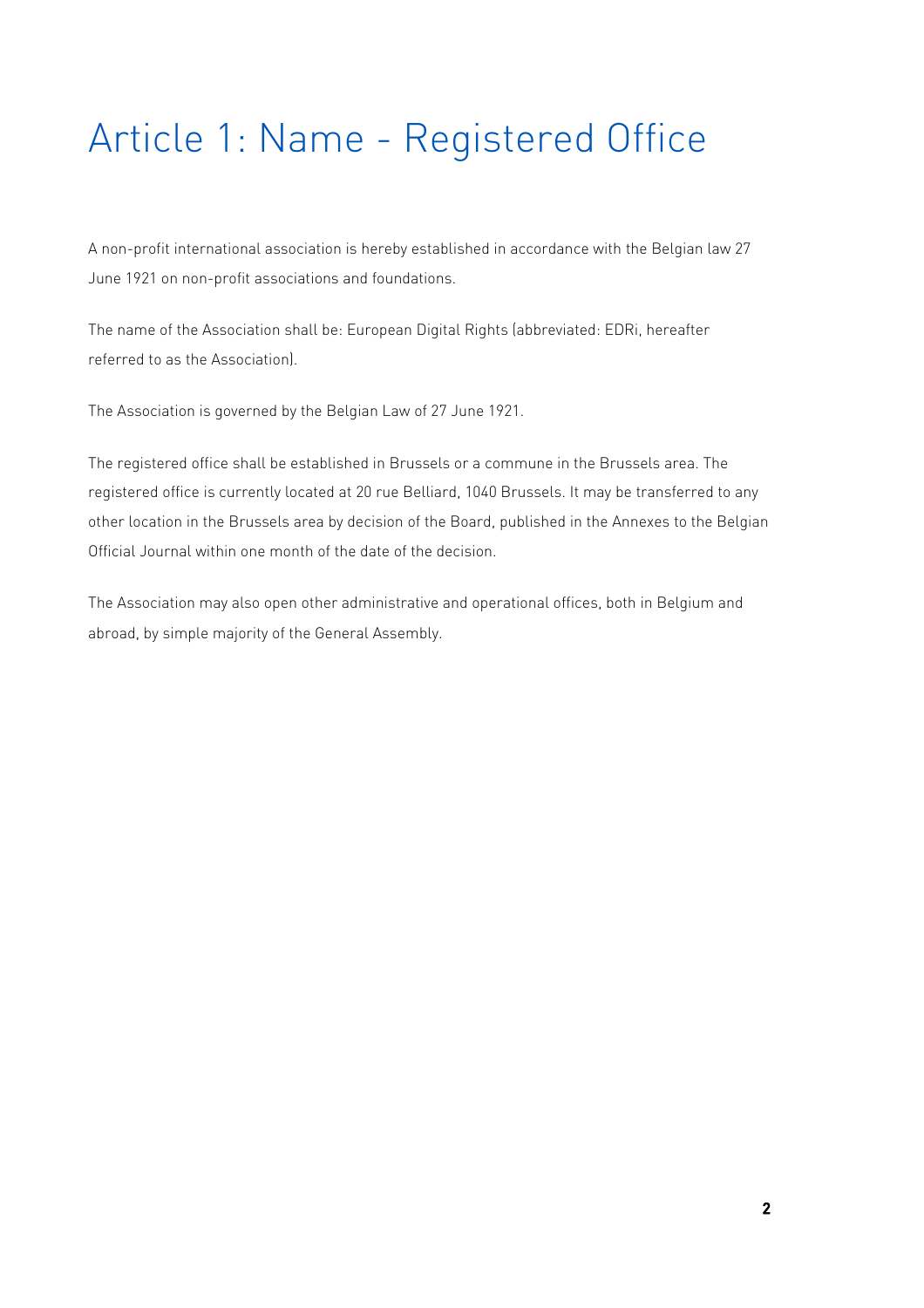## Article 2: Objective and Means

The objective of the Association is not for profit and is to promote, protect and uphold civil and human rights in the field of information- and communication technology. This includes, but is not limited to, the right of communications- and data privacy, freedom of expression, communication and information, access to information, and the promotion of civil society.

To this end, European Digital Rights shall:

- a) monitor and report, raise awareness of and to provide education about threats to civil and human rights in the field of information- and communication technology;
- b) conduct policy research and offer the result to the public and to national and international bodies;
- c) serve as a platform for cooperation and common activities and combine influence, experience, knowledge, and research of the Members;
- d) engage in advocacy at a national and international level such as making representations to bodies such as the European Union, the Council of Europe, the OECD and the United Nations;
- e) organise and participate in conferences, public events and any other actions that might be necessary to achieve the objectives of the association.
- f) EDRi shall welcome supporters and volunteers who can contribute financially and with experience.

The Association may, in the direct or indirect furtherance of its object,acquire any real or personal property, enter into contracts, accept gifts, sell, mortgage, grant liens on its assets,transfer any property in accordance with legal provisions, these Articles of Association and any amendment hereto.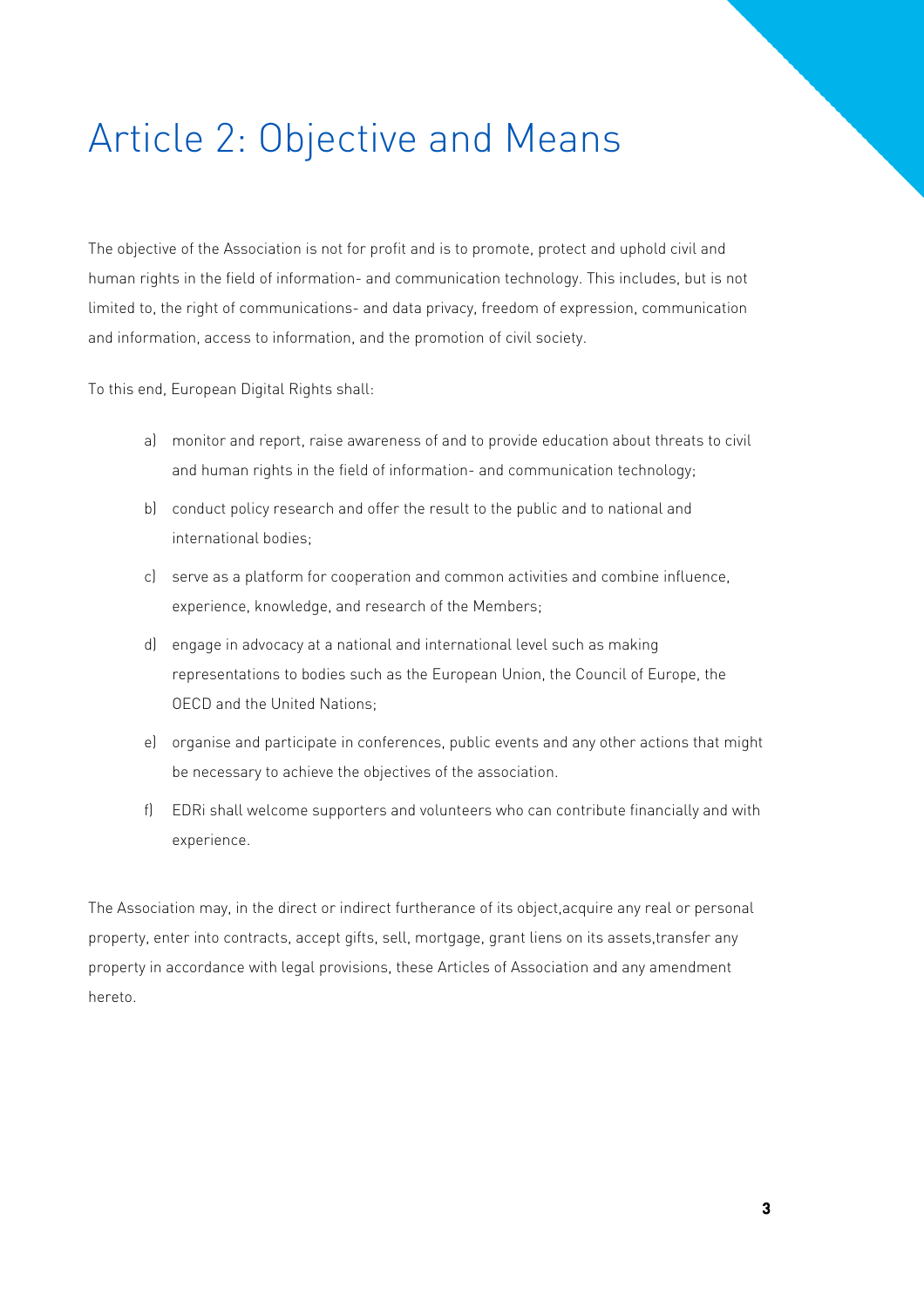### Article 3: Members

### A. MEMBERSHIP

- 1. The Members of the Association shall be not for profit, non-governmental organisations, constituted following the laws and uses of their countries of origin, whose goals include the defense and promotion of civil and human rights in the field of information- and communication technology.
- 2. Membership is not transferable and may not be assigned or transferred for any reason whatsoever to any other legal entity.

### B. DELEGATES

- 1. Each Member shall appoint a delegate who will represent the Member in the General Assembly.
- 2. The Members will inform the President of the names of their delegate. Each Member can also appoint a deputy to the delegate.
- 3. Deputies shall only be present in their representing function during meetings if the delegate is unable to attend.
- 4. The delegates and the deputies are appointed for a period of two years, prolonged automatically. Their appointment shall take effect at the first General Assembly after the President has been informed of the appointment.
- 5. The delegates and the deputies can be replaced by the Members which they represent. This decision shall take effect at the first General Assembly after the President has been informed of the replacement.
- 6. Each Member can send additional participants to meetings of the General Assembly.

### C. OBSERVERS

1. Observers are not members but can be admitted according to internal regulations as laid down by the General Assembly. They do not have any voting rights.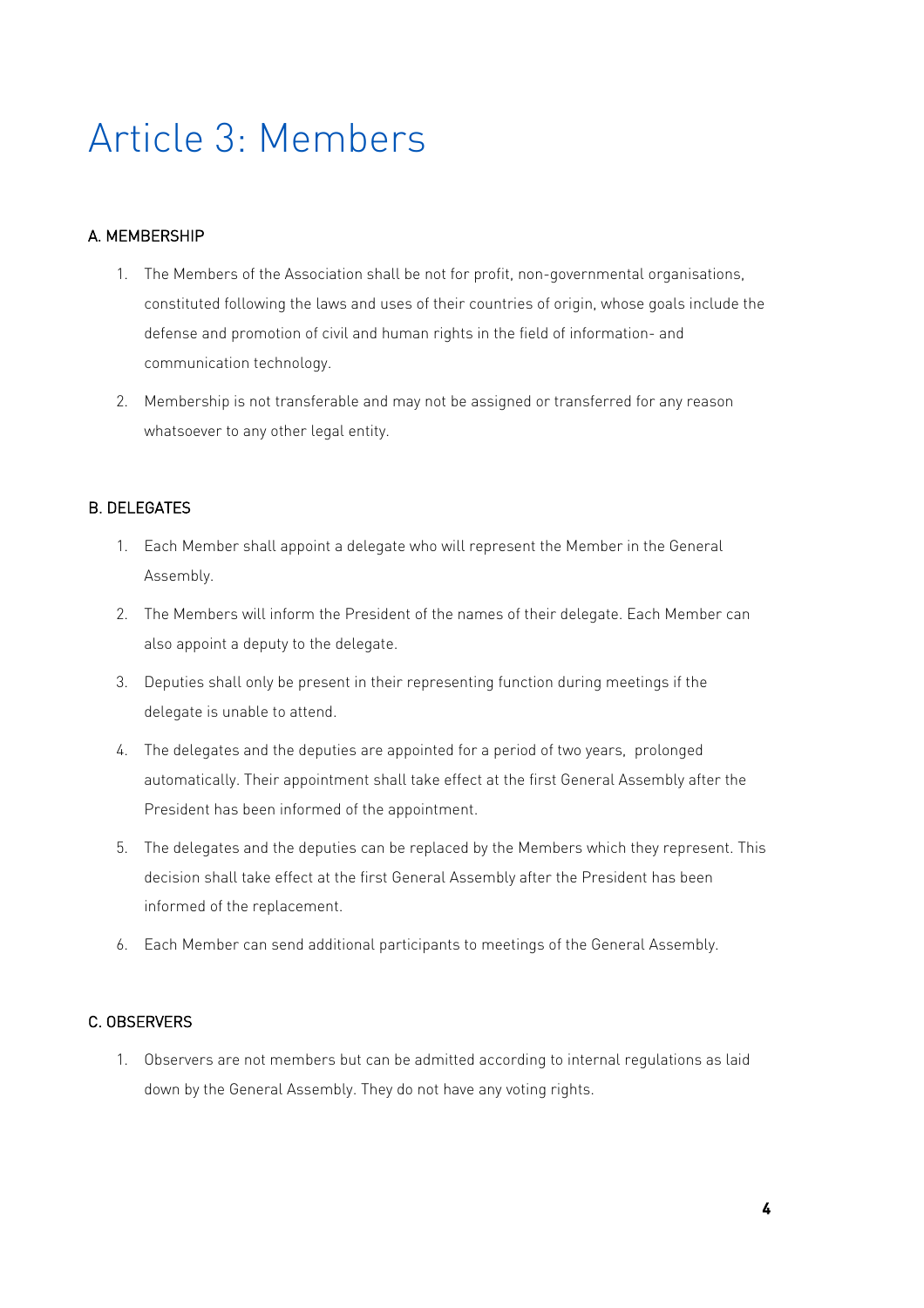### D. RIGHTS AND OBLIGATIONS OF MEMBERS

- 1. Each Member shall have one vote.
- 2. Voting rights shall be suspended until the Member has paid his membership fee due.
- 3. Each Member shall pay an annual membership fee, which is payable, in advance, in the first quarter of the membership or of the financial year.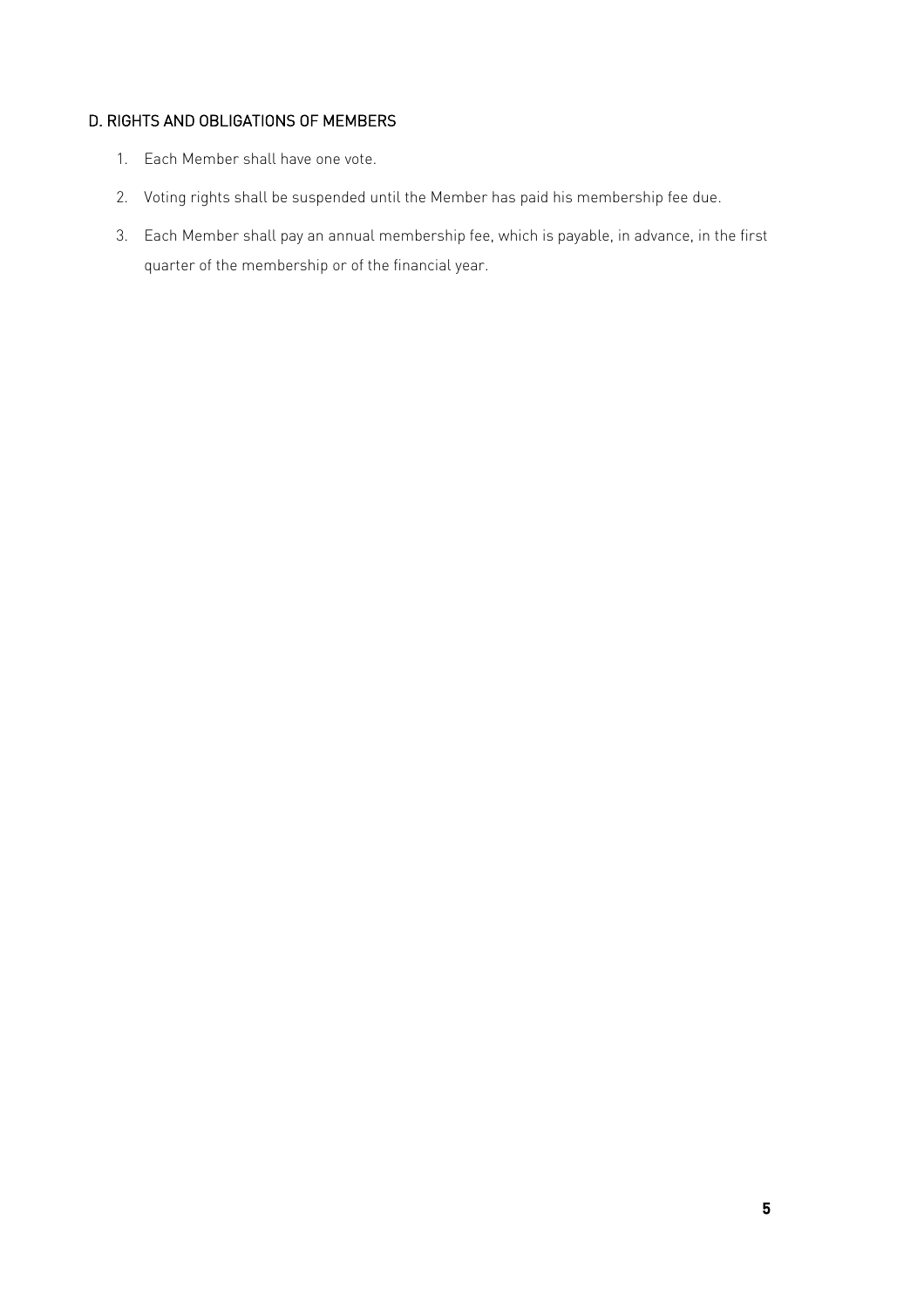# Article 4: Admission - Resignation - Exclusion

### A. ADMISSION

- 1. A candidate Member needs to be recommended by a Member to the General Assembly.
- 2. New Members are admitted if they qualify under Article 3.A, and are endorsed by the General Assembly with a two-thirds majority of all delegates present.
- 3. The application for admission as a Member implies the endorsement by the latter of the Articles of Association, any amendments thereto, as well as any internal regulations.

### B. END OF MEMBERSHIP

- 1. The membership of the Association shall terminate:
	- a) upon incapacity or insolvency;
	- b) upon voluntary or forced dissolution or liquidation;
	- c) by resignation;
	- d) upon expulsion.
- 2. Members may resign from the Association by notifying the Board in writing. No membership fee will be reimbursed.
- 3. A Member whose participation is contrary to the objectives of the Association or who infringes the Articles of Association can be expelled by the General Assembly deciding with a two-thirds majority. The vote of the Member whose expulsion is discussed, is excluded. The Member shall be given the opportunity to defend himself. The Member will be notified of the expulsion.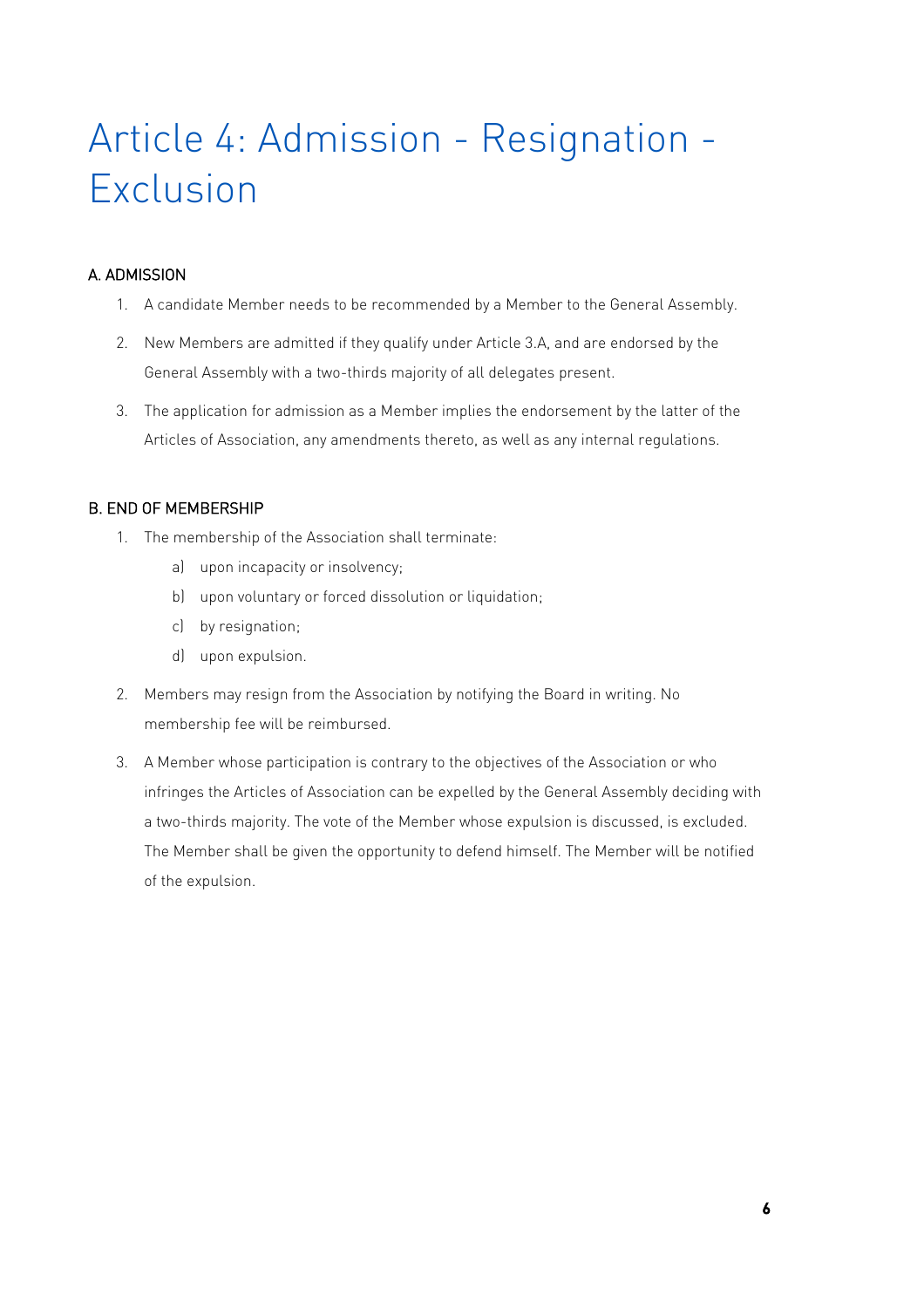# Article 5: Operation – General Principles

The Association shall be governed by a General Assembly and a Board.

### A. GENERAL ASSEMBLY

#### 1. Composition

The General Assembly shall be made up of the Members. The Board can invite third parties in a consultative capacity.

#### 2. Powers

The General Assembly is the general leading authority and shall enjoy the most extensive powers necessary for achieving the objective of the Association. It may in particular:

- a) approve the activities report;
- b) decide on broad principles, policy objectives and directives;
- c) approve the annual accounts of the previous year;
- d) decide upon the amounts of the membership fee;
- e) appoint one or more Directors with executive powers upon recommendation of the Board;
- f) take decisions concerning the exclusion of Members;
- g) elect and revoke members of the Board;
- h) elect a president among the members of the Board;
- i) appoint an independent auditor to verify the annual accounts of the Association;
- j) amend the Articles of Association;
- k) wind up and liquidate the Association;
- l) decide on and modify internal regulations.

#### 3. Meetings of the General Assembly

1. The General Assembly shall hold an Ordinary Meeting at least once a year upon convocation by the Board with advance notification of one month. At this meeting the General Assembly will approve the annual accounts and any reports required by any internal regulations. The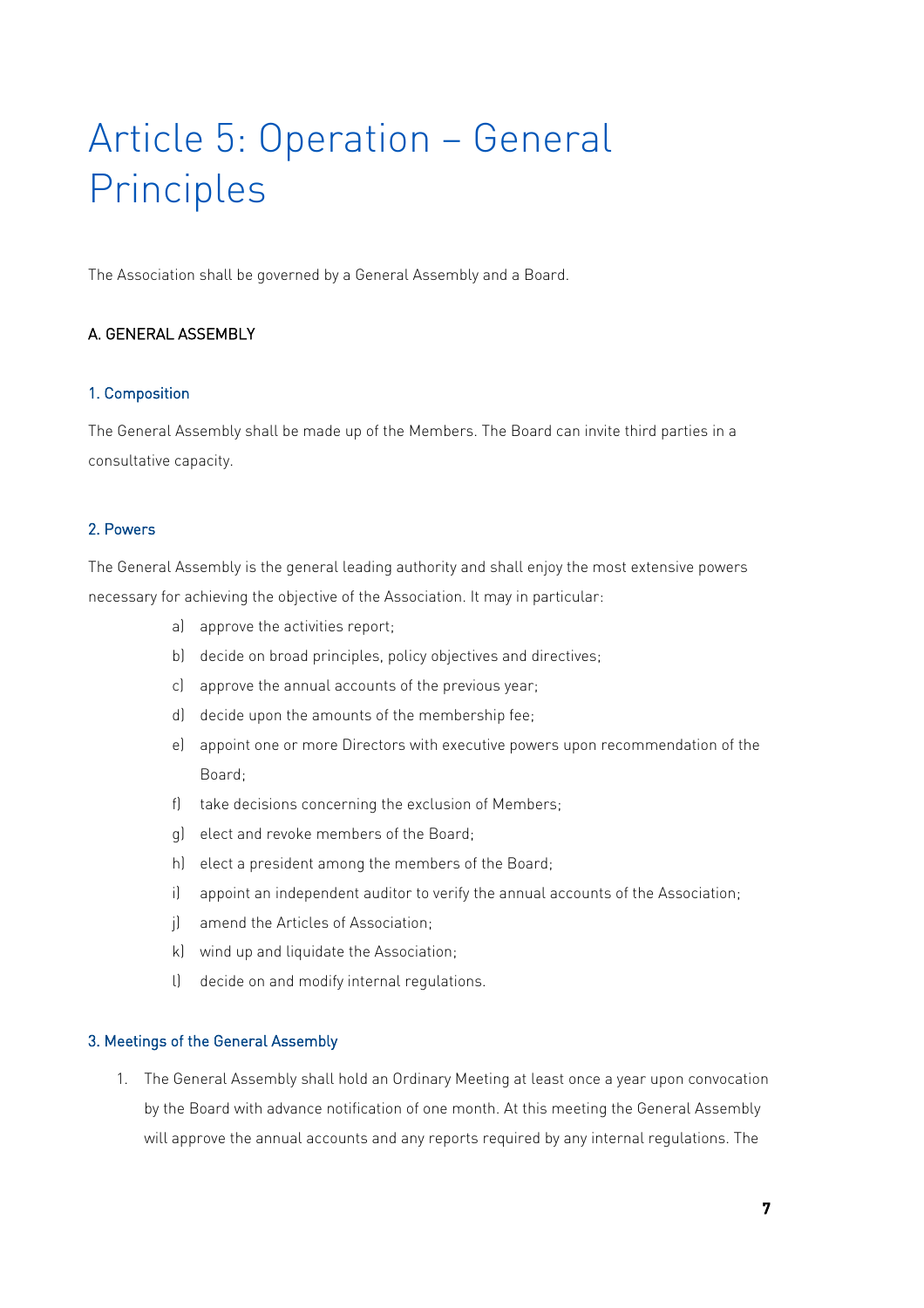General Assembly will also determine the amounts of the annual membership fees to be paid by the Members and grant a discharge to the members of the Board.

- 2. The Board can convene an Extraordinary Meeting of the General Assembly with advance notification of ten days for meetings according to Article 5.A.4.7 and one month for other meetings. The Board will be required to convene an Extraordinary Meeting at the request of at least half of the Members.
- 3. Each Member can put proposals on the agenda for a General Assembly Meeting by informing the President at least fifteen days in advance of the meeting.
- 4. Convening notices, accompanied by the agenda, shall be sent by the Board, at least seven days in advance of the meeting, by postal mail, fax or email. The notices shall indicate the date, time and place of the meeting.

#### 4. Voting procedures

- 1. The meetings of the General Assembly shall be chaired by the President. If the President is absent or unavailable, the Vice-President shall perform these duties. In the event both the President and the Vice-President are absent or unavailable, the Treasurer shall perform these duties, and in the latter's absence by the oldest delegate of the General Assembly.
- 2. The General Assembly can only take decisions with regard to items listed on the agenda.
- 3. The General Assembly can only vote if half of the delegates are present. If this quorum is not achieved, the following Assembly convened with the same agenda may proceed to vote irrespective of the number delegates present.
- 4. Decisions of the General Assembly shall be adopted by a system of one vote per delegate.
- 5. Decisions of the General Assembly shall be carried by a simple majority of the delegates present, except in the special cases provided for by these Articles. In case of a tied vote, the chair of the meeting shall have a casting vote. During voting for the appointment of Board members the chair will not have a casting vote.
- 6. Decisions of the General Assembly concerning the subjects listed below must be adopted by a two-thirds majority of the votes of the delegates present.
	- a) the admission and exclusion of a Member;
	- b) the amendment to the Articles of Association;
	- c) the winding up of the Association.
- 7. Decisions of the General Assembly may be taken without having to meet physically following the procedures laid down in this article.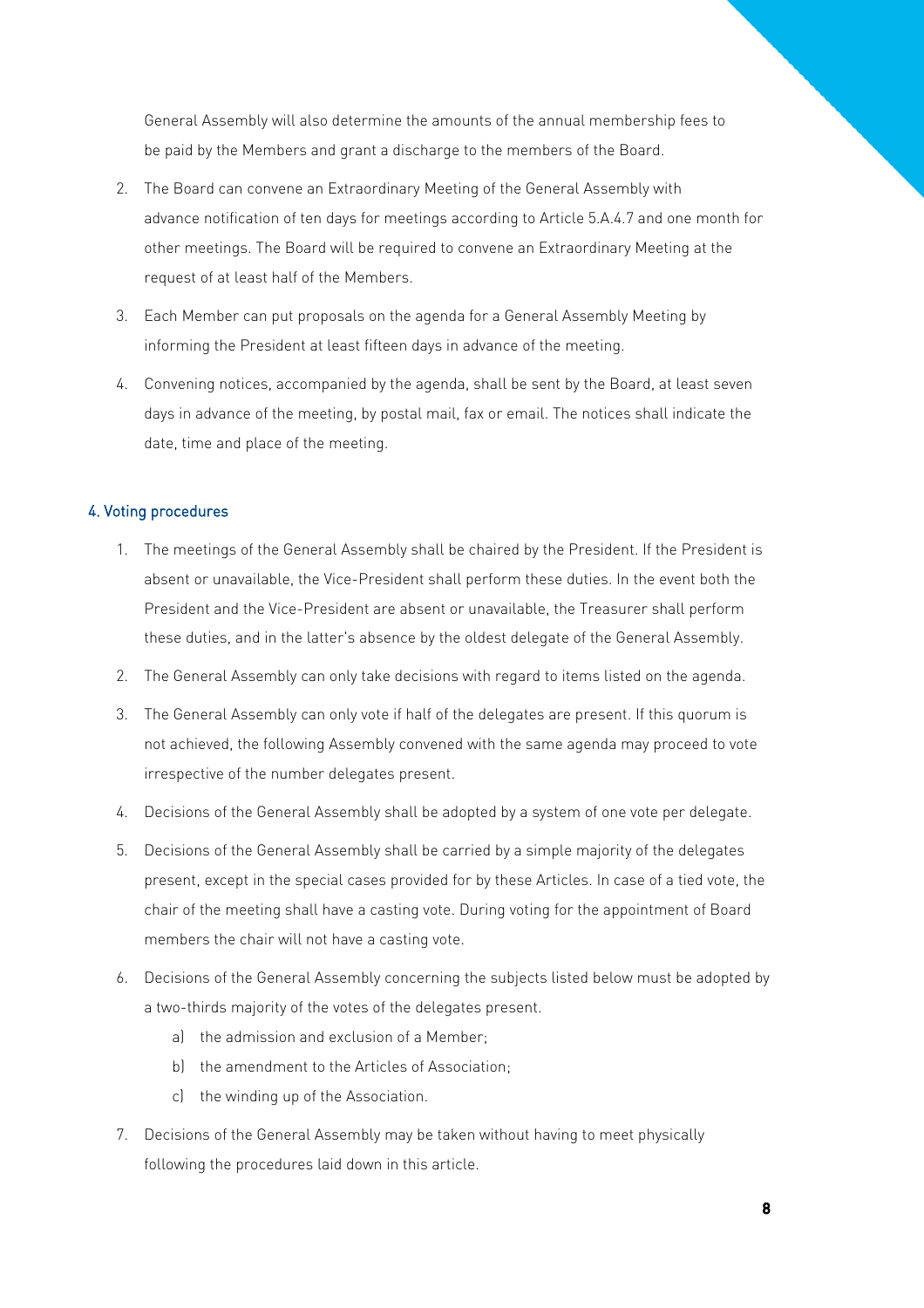- a) The convening notes of the General Assembly have to define an electronic contact point for the meeting (such as e-mail).
- b) In order to take part in the General Assembly, delegates need to send a registration note to the electronic contact pointof the meeting.
- c) Along with the registration note, delegates need to provide the chair of the meeting with their electronic signature as defined in internal regulations.
- d) The General Assembly can only vote if half of the delegates have registered for the General Assembly.
- e) In order to take decisions, delegates send their votes via an electronically signed and encrypted medium to the electronic contact point of the meeting. The chair of the meeting verifies the authenticity of the votes with the electronic signatures provided by the delegates according to point c) of this article, counts the votes and sends the individual votes cast and the resulting decision to the delegates, who can verify if their vote was counted correctly.
- 8. Resolutions of the General Assembly are noted and signed in an electronic document by the chairman and the secretary of the meeting, as well as by all Members and delegates of Members who so wish. The document shall be kept available on a web page for all Members of the Association.

### B. THE BOARD

#### 1. Composition

- 1. The Association shall be administered by a Board appointed by the General Assembly.
- 2. The Board shall elect a Vice-President and a Treasurer from its midst. The Vice-President shall chair the meetings of the Board and the General Assembly when the President is absent or unavailable to perform his duties in any other matters. The Treasurer will be responsible for presenting the annual accounts to the General Assembly.
- 3. The Board shall consist of a minimum of three Board members.
- 4. Members of the Board shall be elected for a period of three years. Outgoing members shall be eligible for re-election. Individuals non-affiliated with any member organisation can be elected but must not account to a majority of the Board.
- 5. The General Assembly may decide to elect members of the Board for a shorter period than three years to ensure that not more than 1/3 of the Board members is replaced per year.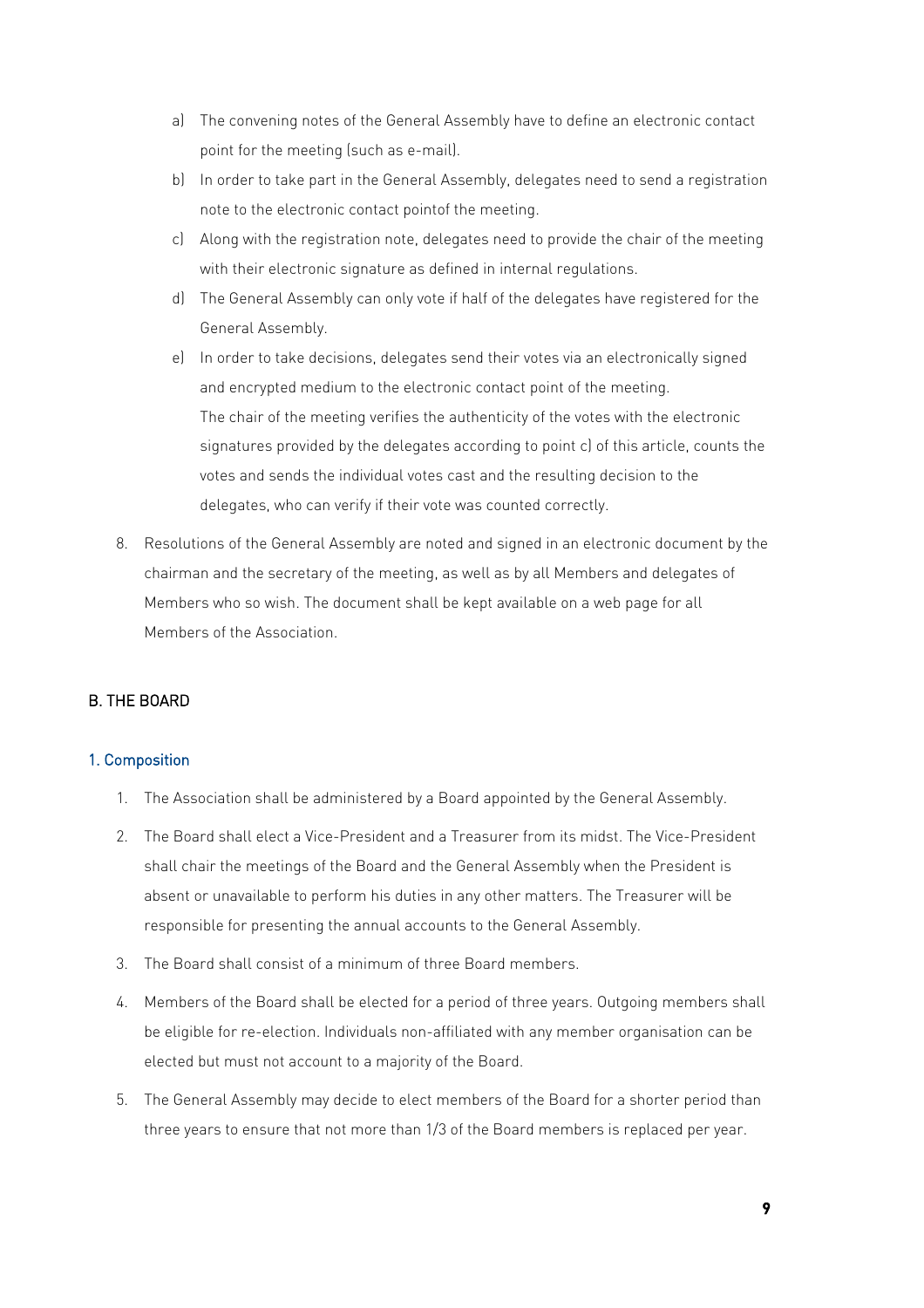6. Should a member of the Board, through death or otherwise, cease to hold office before the expiration of his normal term, the Board can elect a temporary member of the Board. The Board shall decide on such appointment by a majority of the votes cast by the remaining members of the Board. Such temporary member shall fulfill the mandate of the member whom he/she replaces until the next meeting of the General Assembly.

#### 2. Powers

The Board shall be vested with the powers of management and administration which are granted by the General Assembly. The Board shall, in particular, have the following powers:

- a) approve the yearly strategy and budget;
- b) approve the annual program of work;
- c) recommend broad principles and directives to the General Assembly;
- d) recommend general policy objectives to the General Assembly;
- e) provide general oversight of the professional staff;
- f) select, recommend to the General Assembly and supervise all executive directors and determine their terms of service;
- g) approve the participation of non-Members in working groups charged with highly sensitive dossiers;
- h) approve or amend the agenda proposed by the Directors for the General Assembly and its business meeting;
- i) undertake all such other functions as the General Assembly shall assign to it, having the power to so assign.

Under the supervision of the General Assembly, the Board shall draw up internal directives concerning the daily management of the Association.

The Board can delegate some of its powers to one or more persons, who need not be members of the Board.

#### 3. Meetings of the Board

- 1. The Board shall meet regularly upon notice from the President or at least one executive director. The Board shall meet at the written request of at least two members of the Board or one of the executive directors.
- 2. Notices shall be sent not less than ten days before the meeting, by postal mail, fax or email. The notices shall indicate the date, time and place of the meeting.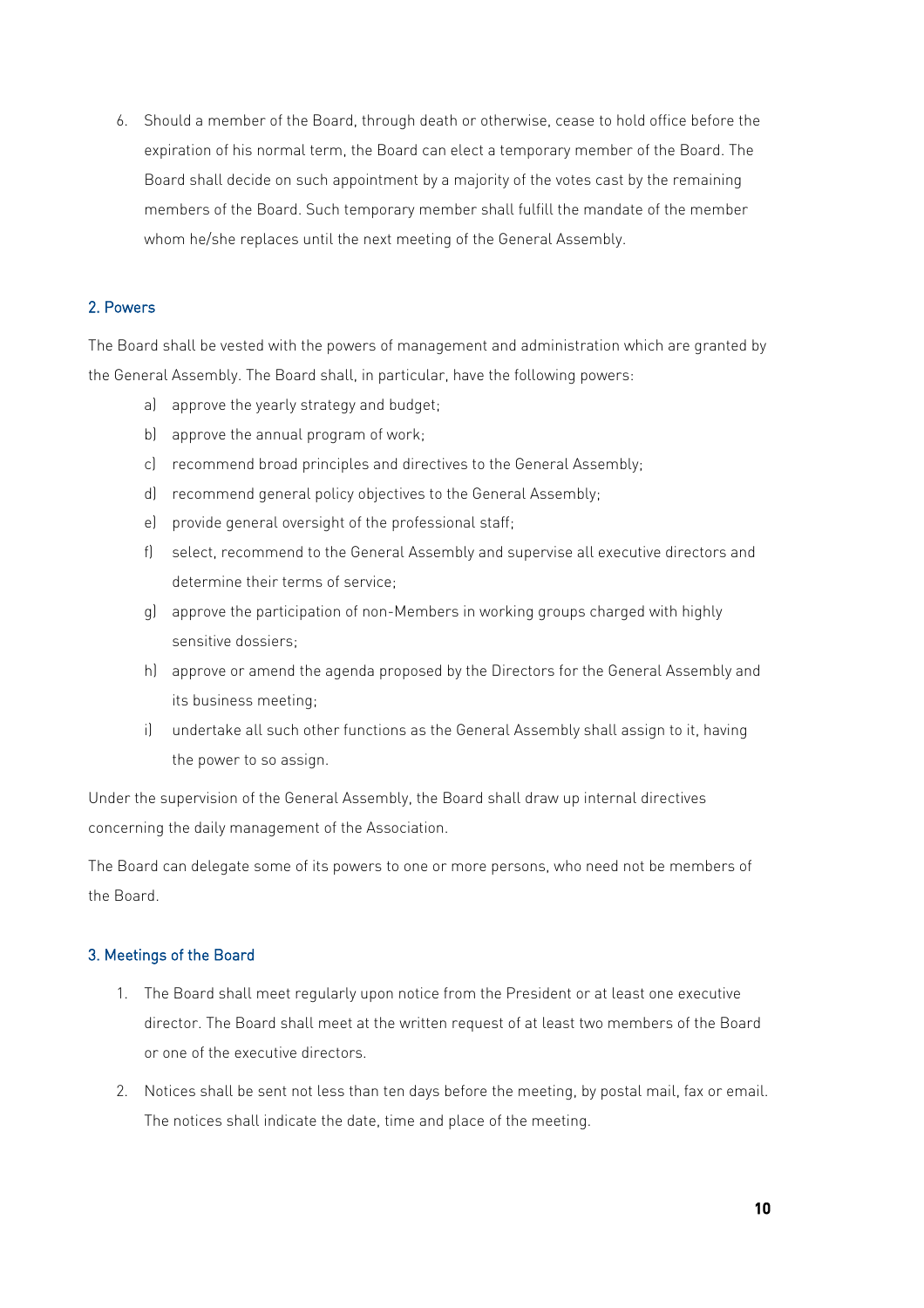#### 4. Voting procedures

- 1. The meetings of the Board shall be chaired by the President. If the President is absent or unavailable, the Vice-President shall perform these duties. In the event both the President and the Vice-President are absent or unavailable, the Treasurer shall perform these duties, and in the latter's absence by the oldest member of the Board.
- 2. The proceedings of the Board are only valid if half of members of the Board are present.
- 3. Each member of the Board shall have one vote.
- 4. Decisions shall be taken by a majority vote. In the event of a tied vote, the chair of the meeting shall have the casting vote.
- 5. The decisions taken by the Board shall be sent to the Members for information.
- 6. The resolutions of the Board are noted and signed in an electronic document by the President and any members of the Board who wish to do so. The document shall be kept available electronically at the disposal of all Members of the Association.

#### C. THE PRESIDENT

- 1. The General Assembly shall elect a President from among the Board members, whose term may be renewed. The President is also a member of the Board.
- 2. The President, or in his/her absence, the Treasurer, is entitled to accept gifts made to the Association and to perform all necessary formalities with respect to the acquisition thereof, subject to compliance with all statutory requirements.

#### D. EXECUTIVE DIRECTORS

- 1. The directors with executive power can be appointed by the General Assembly upon a proposal of the Board who will fix the conditions of his/her appointment in a written agreement.
- 2. The directors with executive power are in charge of the Association's current and daily management and have all the powers related thereto subject to such conditions as the Board may lay down from time to time. He/she operates within broad principles and directives as decided at the General Assembly, ensures the representation and the implementation of the tasks assigned to the Association, in the period between two General Assemblies. He/she sees to it that all his/her work and the activity of its regular and statutory agencies are carried out in accordance with the Articles of Association, the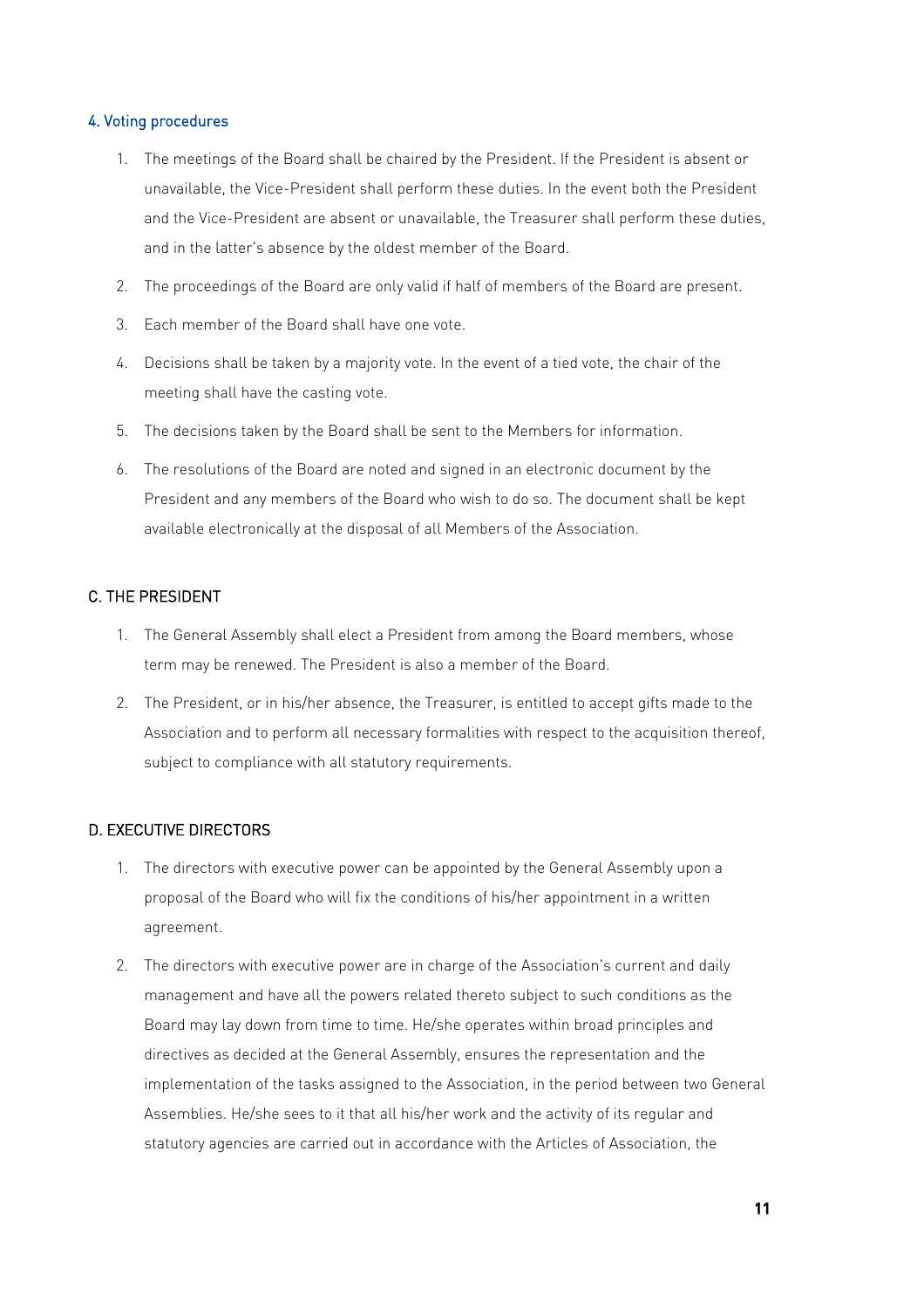internal rules and all prescriptions and decisions taken by virtues of the Articles of Association or the internal rules. He/she is authorised to represent the Association at highest levels and on all operational matters and implements the yearly strategy and budget approved by the Board. He/she presents the annual activity report to the General Assembly and is in charge of the preparation and organisation of the work of the General Assembly.

- 3. The Directors may be charged with the management of a staff and an office.
- 4. Unless otherwise decided by the President, the Directors attend the meetings of the General Assembly and those of the Board in an advisory capacity.

### E. LIABILITY OF THE BOARD AND THE DIRECTORS

In the performance of their functions, the members of the Board and the Directors shall not be held personally liable towards third parties. They shall, however, be answerable to the Association for the performance of their duties under their mandate.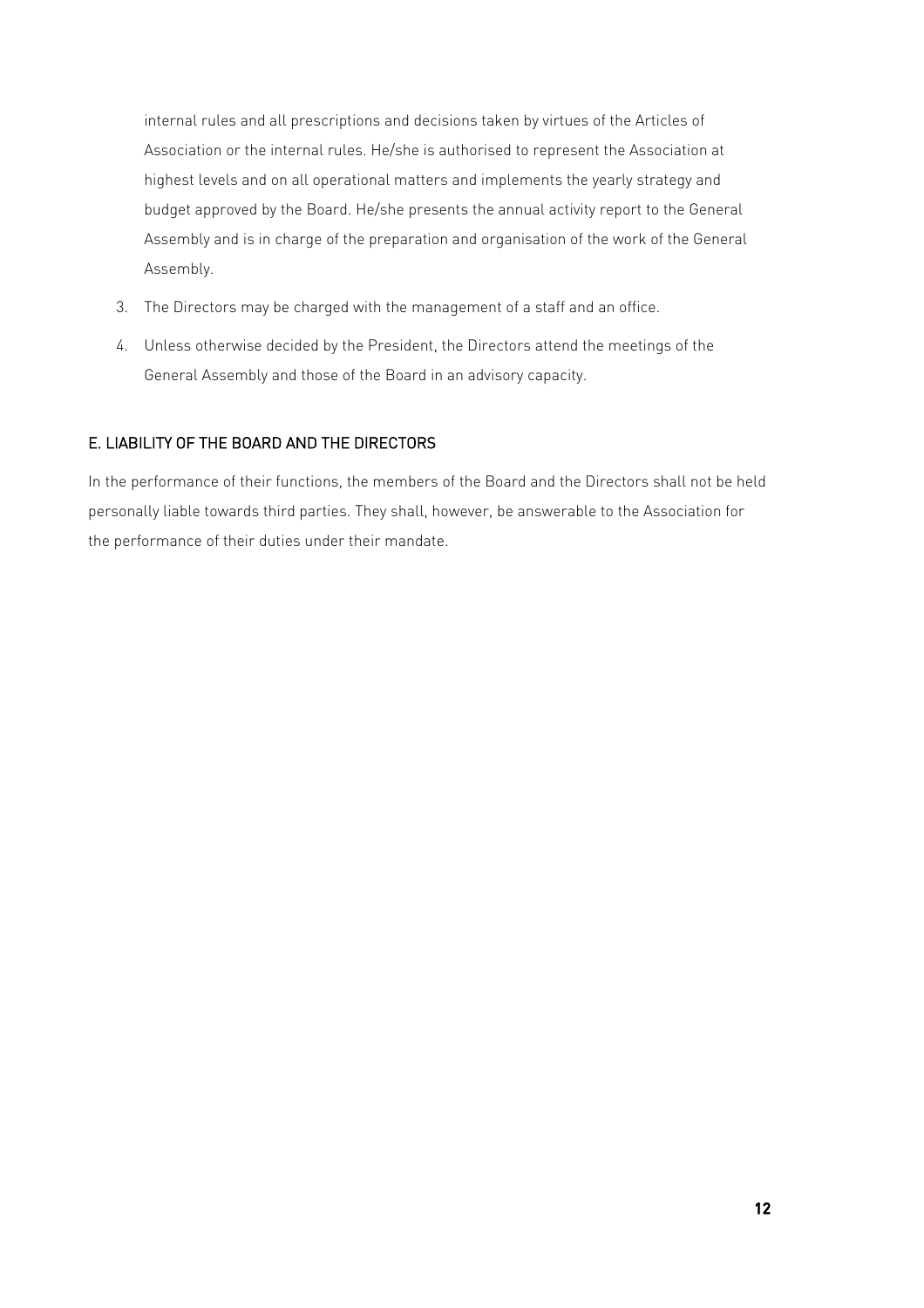# Article 6: Budget and accounts

- 1. The financial year shall commence on January 1 of each year and shall end on December 31 of each year.
- 2. The annual accounts of the Association as per December 31 can be checked by one independent auditor appointed by the General Assembly.
- 3. The Board must submit the account of the previous financial year to the General Assembly for approval during the Ordinary Meeting of the General Assembly.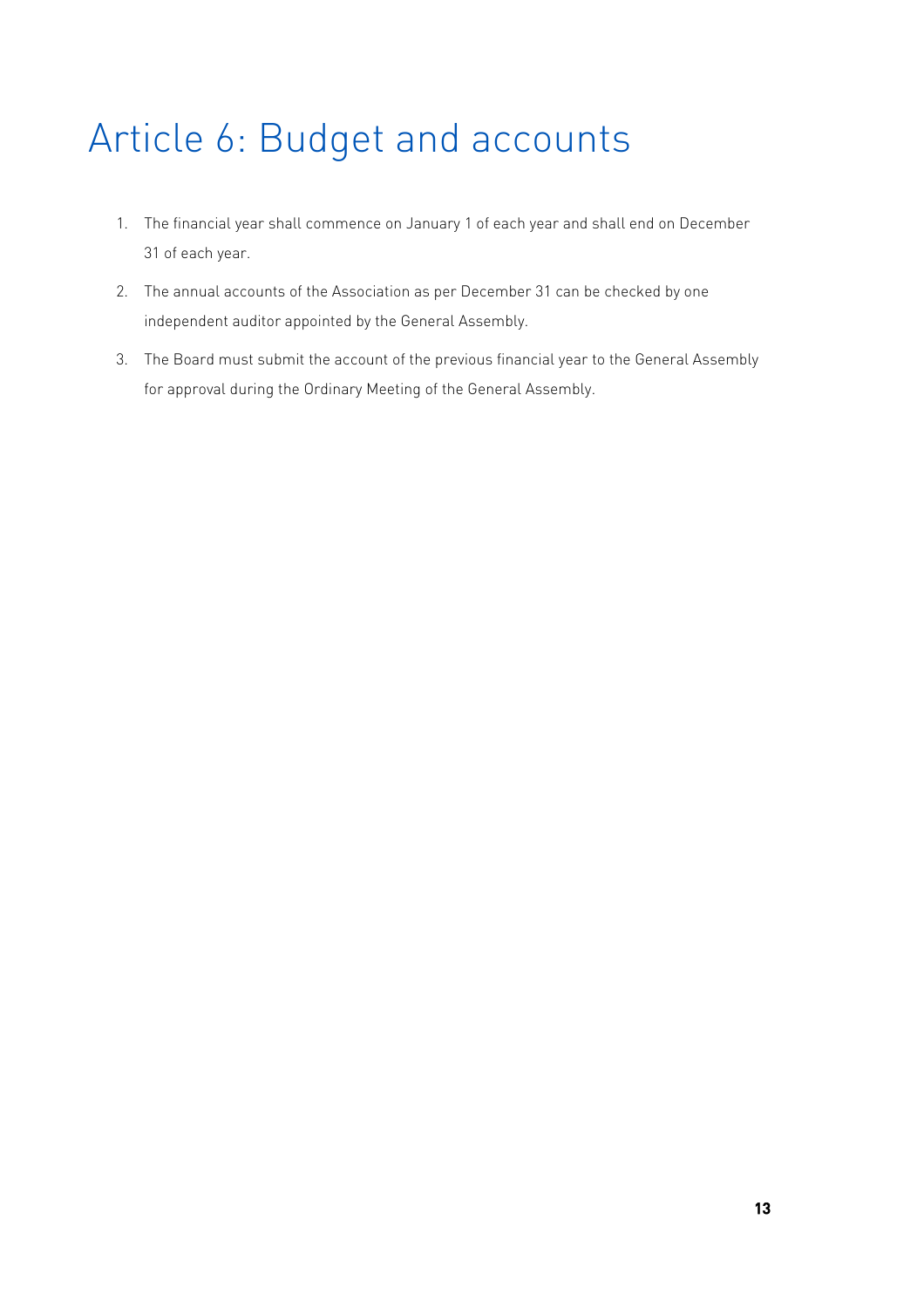# Article 7: Representation

- 1. All acts which bind the Association shall validly be signed by two members of the Board, one of which will be the President or the Vice-President, who will not need to justify their authority towards third parties. For specific purposes, this power may be delegated by decision of the Board to one of the Board members and/or one of the Directors, who will not need to justify their authority towards third parties.
- 2. All judicial actions, whether as a plaintiff or as a defendant, will be conducted by the Board, represented by the President. For specific purposes, this power may be delegated to one of its members and/or one of the Directors.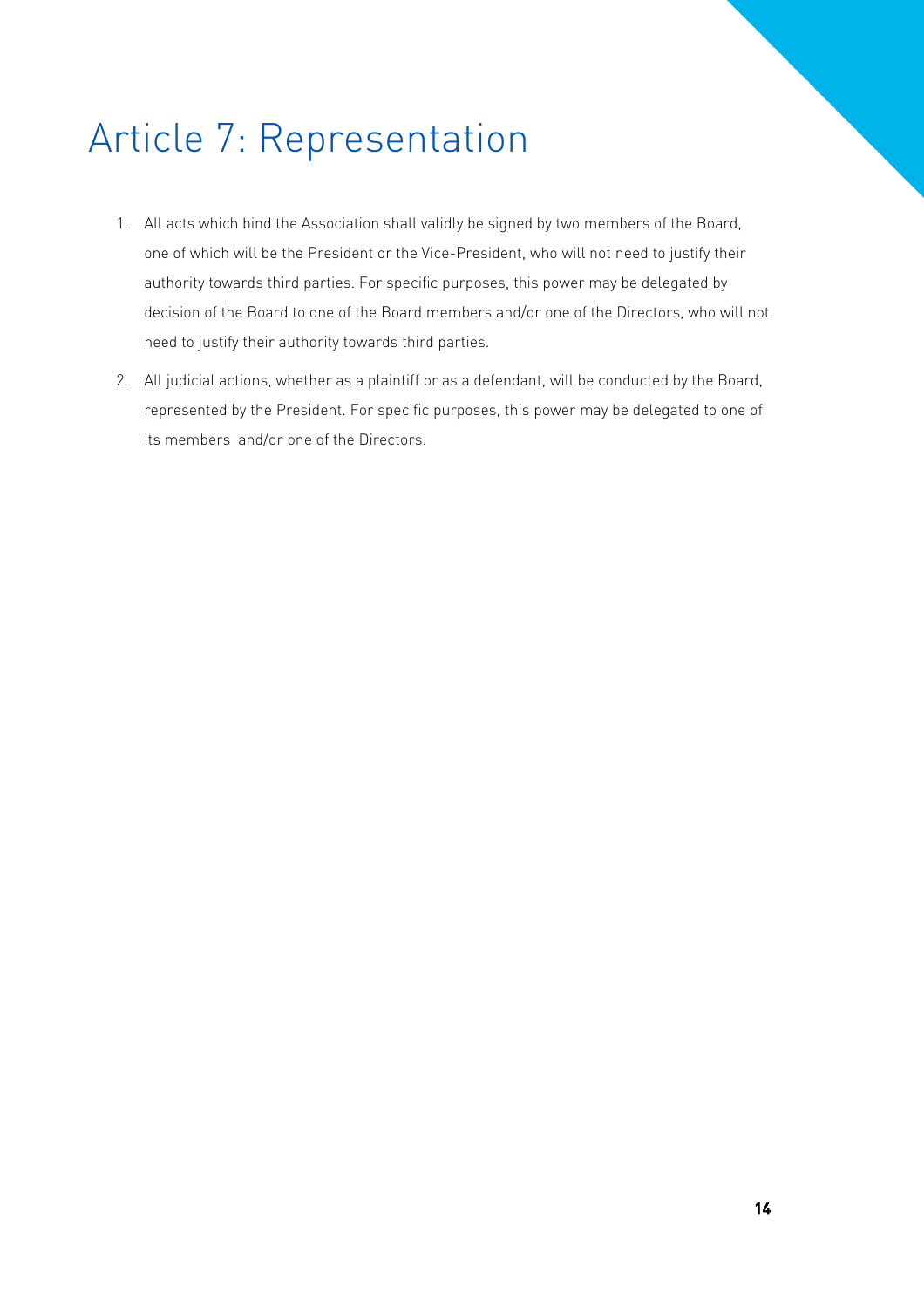# Article 8: Internal Regulations

- 1. The internal regulations of the Association are established by the General Assembly.
- 2. A copy is kept available electronically for all Members of the Association. The internal regulations complement the present statutes and are mandatory for all. A copy is given to all Members of the Association.
- 3. In the case of an amendment of the internal rules, the amendments shall be mentioned in full in the agenda.
- 4. Any resulting changes shall be stated in full in the minutes of the General Assembly, which will have decided upon them, and all Members of the Association will be notified.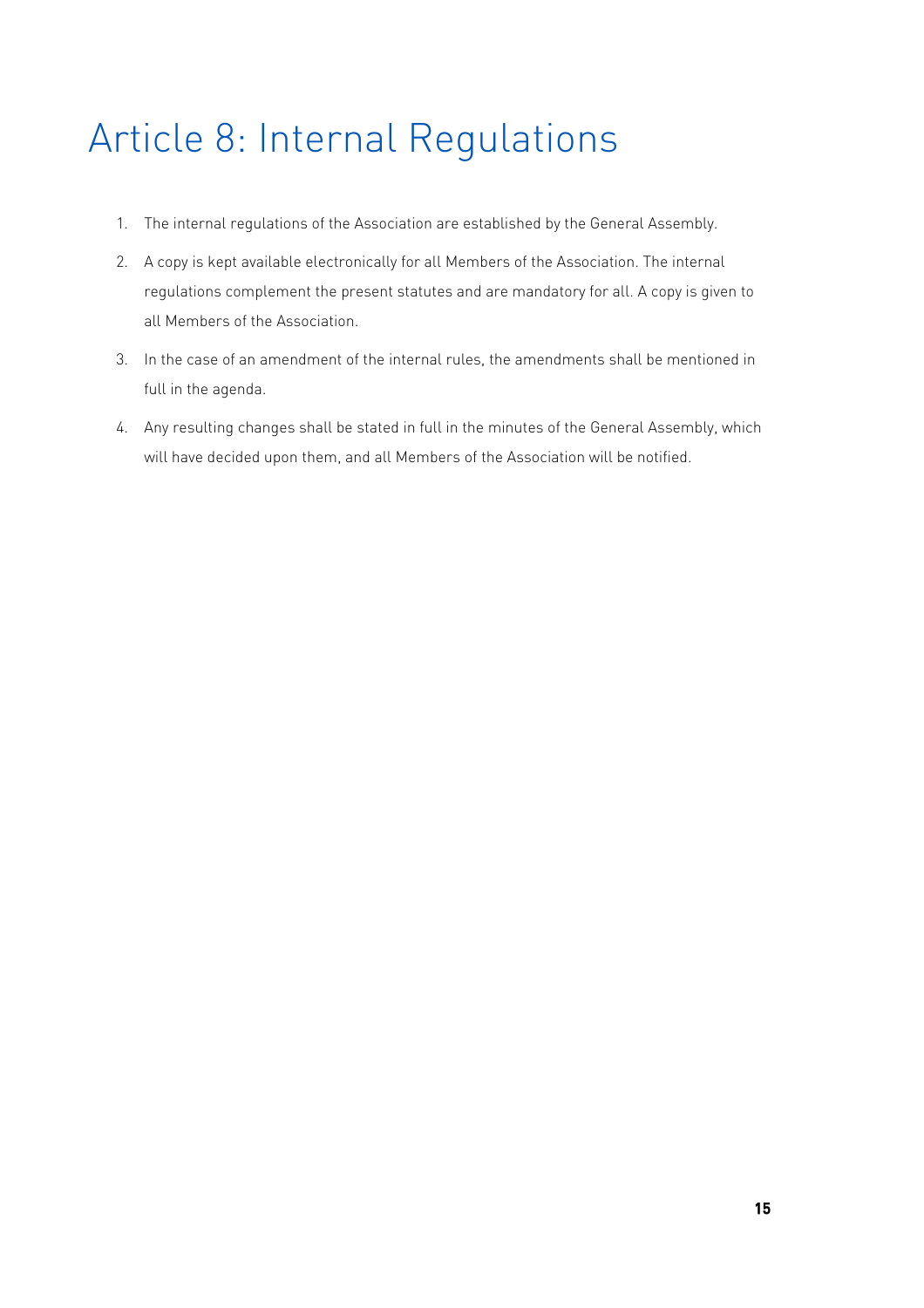# Article 9: Amendment - Dissolution – **Liquidation**

- 1. Without prejudice to the law of 27 June 1921 the General Assembly can meet in an Extraordinary Meeting with regard to any proposal to amend the Articles of Association or to wind up the Association.
- 2. The General Assembly shall be convened by the Board, either at its own initiative, or at the initiative of one quarter of its Members. The convening notices shall contain the text of the proposed amendments, and will be sent at least at least ten days before the date of the General Assembly which will decide upon the proposal to amend the Articles or to wind up the Association.
- 3. The General Assembly can only amend the Articles of Association or wind up the Association if two-thirds of the delegates are present. However, should this quorum not be achieved, another General Assembly shall be convened, which will give a definitive and valid decision on the proposal in question, irrespective of the number of delegates.
- 4. The General Assembly may only adopt an amendment to the Articles of Association or decide on the winding-up of the Association by a two-thirds majority of votes cast.
- 5. Amendments to the Articles of Association shall only come into force following approval by royal decree and ten days after publication in the Annexes to the Belgian Official Journal, in accordance with the Belgian Law of 27 June 1921.
- 6. The General Assembly shall decide on the procedure to be followed for the winding-up and the liquidation of the Association. As part of the liquidation process, the assets of the Association will be allocated to a not for profit organisation pursuing similar objectives.